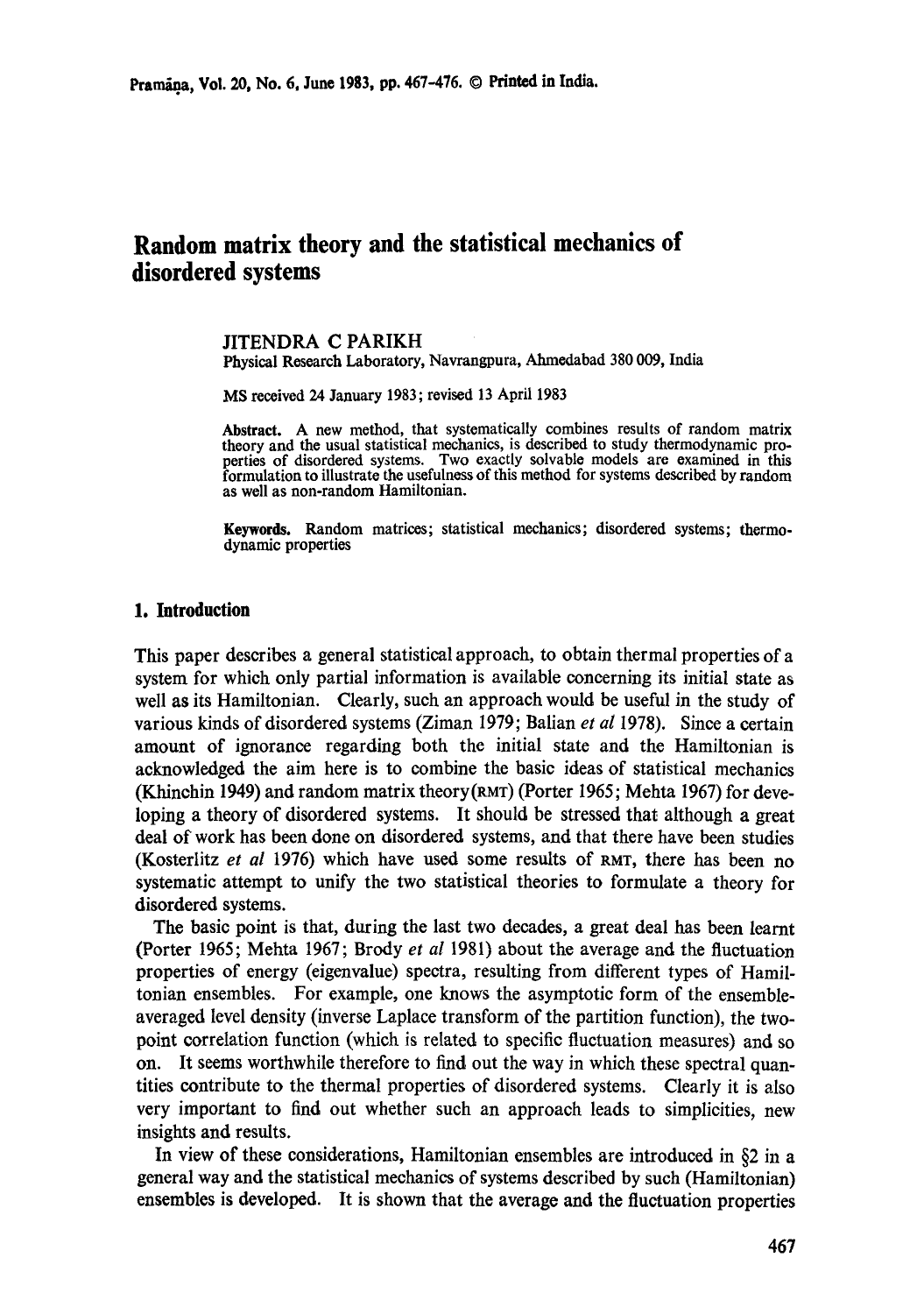of the energy levels (of the Hamiltonian ensemble) appear in a very natural way in the description of the thermodynamics of the system.

The general statistical framework developed in §2 is then applied to two extremely simple systems. In  $\S$  3 a finite system of non-interacting particles having random energies is studied. Section 4 contains the determination of the thermal properties of the infinite range Ising model of Kac (Kae 1968; Stanley 1971). Although the Hamiltonian of the Kac model is not random it turns out that eumulant expansions (Cramer 1946) can be profitably used. The purpose of studying these two exactly solvable models is to demonstrate the use of the new method for random and nonrandom systems. Finally § 5 contains a summary and some concluding remarks.

## **2. Statistical mechanics of Hamiltonian ensembles**

As usual (Ziman 1979; Balian *et a11978)* thefirst step towards describing a disordered system is to define an ensemble of Hamiltonians, which incorporates what is known about the Hamiltonian and randomizes what is not known. Following the RMr (Porter 1965; Mehta 1967) approach, the unknown features are described by means of random variables, having specified distributions over the ensemble.

Consider a system of n particles (distinguishable or indistinguishable), which interact *via* a random k-body interaction. For convenience of representation, each of the n particles is supposed to be in one of the  $\Omega$  possible single particle states that are all degenerate in energy. The only (physical) restrictions on n, k and  $\Omega$  are  $k \leq n$  and for fermions  $n \leq \Omega$ . The Hamiltonian ensemble of the system is then defined by (1) and (2) which follow:

$$
H(k) = \sum_{\alpha \leq \beta} W_{\alpha\beta}(k) A_{\alpha}^{+}(k) A_{\beta}(k). \tag{1}
$$

Here  $A_{\alpha}^{+}(k)$  and  $A_{\beta}(k)$  are respectively the creation and destruction operators for k particles in the states  $\alpha$  and  $\beta$ . The states  $\alpha$ ,  $\beta$  have the permutation symmetry appropriate to the nature of particles. The sum in  $(1)$  goes over all distinct kparticle states and their total number is denoted by  $d(k)$ .  $W_{\alpha\beta}(k) = \langle k \alpha | H | k \beta \rangle$ is the matrix element of H between the states  $\alpha$  and  $\beta$ , and it is assumed to be real and symmetric *i.e.*  $W_{\alpha\beta}(k) = W_{\beta\alpha}(k)$ . The  $W_{\alpha\beta}$ 's are taken to be independent random variables having a distribution p  $(W_{a\beta})$ . If p  $(W_{a\beta})$  is a Gaussian with mean zero and variance  $v^2$  over the ensemble then

$$
p(W_{\alpha\beta}) = \frac{1}{(2 \pi v^2)^{1/2}} \exp(-W_{\alpha\beta}^2/2 v^2).
$$
 (2)

Thus the Hamiltonian ensemble in the k-particle space is defined by a set of  $d(k) \times d(k)$ symmetric square matrices. The different matrix elements are independent having (say) the distribution in  $(2)$ . Actually the system contains *n* particles, and hence, the matrix elements of  $H(k)$  between all distinct *n*-particle states need to be evaluated for the determination of the physical properties of the system. One therefore has for the *n*-particle system, an ensemble of  $d(n) \times d(n)$  Hamiltonian matrices, but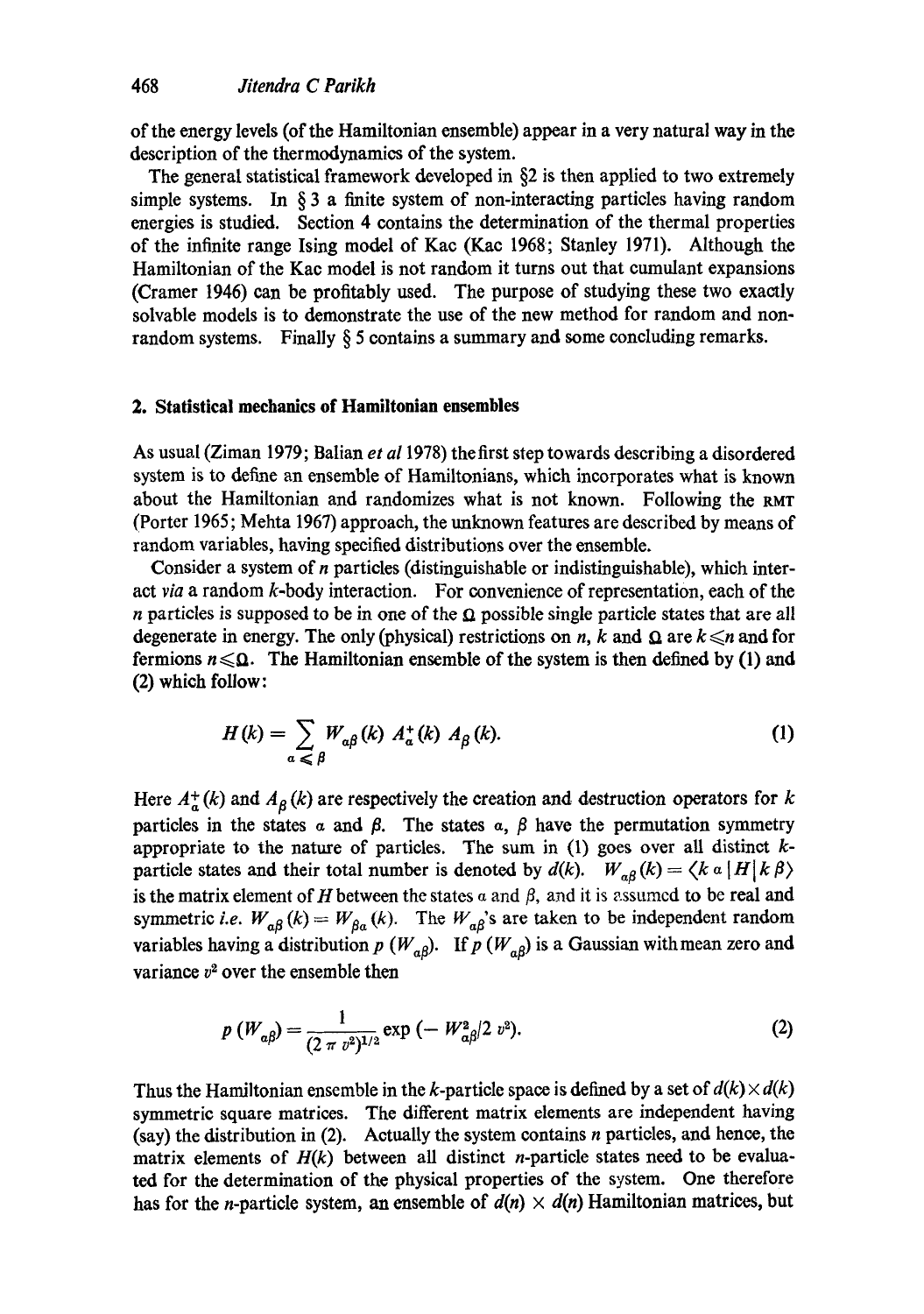the matrix elements are not all independent. The average and fluctuation properties of the eigenvalue distributions of such random Hamiltonians have been studied (French and Wong 1970; Bohigas and Flores 1971; Mon and French 1975) in the last few years, and have been reviewed recently (Brody *et al* 1981).

It should be pointed out that the system described by such an (Hamiltonian) ensemble has a bounded energy spectrum, and it may therefore seem that this would restrict the applicability of the method to 'finite' systems only. However, it is known from the use of these methods to the nuclear level density problem (French and Chang 1972), that by partitioning the configuration space into sub-spaces, calculating the number of levels (finite) in each subspaee and then adding them over all the subspaces, it is possible to overcome this difficulty and obtain results that are reliable to any specified excitation energy. It seems likely that the same procedure (of partitioning) would in the present context also allow one to deal with systems that do not have a bounded energy spectrum.

In order to theoretically obtain thermal properties of such a disordered system, it is necessary to work out the statistical mechanics for the ensemble of  $H$  defined by (1) and (2). It is obvious that this implies carrying out averages of the appropriate physical quantities over the Hamiltonian ensemble and the usual statistical (Gibbs) ensemble. Thus, one must know the partition function  $\langle Z(\beta) \rangle$  or the free energy  $\langle F(\beta) \rangle$  of the system, as a function of the parameter  $\beta = 1/kT$  where k is the Boltzmann constant and  $T$  the absolute temperature. The brackets in the quantities  $\langle Z(\beta)\rangle$ ,  $\langle F(\beta)\rangle$  denote averages over the Hamiltonian ensemble. More precisely, if the statistical ensemble is canonical, one has

$$
\langle Z(\beta) \rangle = \int dE \langle \rho(E) \rangle \exp(-\beta E), \tag{3}
$$

$$
\beta \langle F(\beta) \rangle = - \langle \ln Z(\beta) \rangle. \tag{4}
$$

In (3)  $\langle \rho(E) \rangle$  denotes the level density averaged over the Hamiltonian ensemble. Also it should be noted that in general  $\langle \ln Z(\beta) \rangle \neq \ln \langle Z(\beta) \rangle$ . As is well known (Ziman 1979; Balian *et al* 1978) for 'annealed' systems one must determine  $\ln \langle Z(\beta) \rangle$ and for 'quenched' systems  $\langle \ln Z(\beta) \rangle$ . Let us first consider  $\langle Z(\beta) \rangle$ . Clearly in order to evaluate  $\langle Z(\beta) \rangle$ , one needs the form of the ensemble-averaged level density  $\langle \rho(E) \rangle$ .

As regards the form of the ensemble-aveaged eigenvalue distribution, there are by now some well-established asymptotic results (French and Wong 1970; Bohigas and Flores 1971; Mon and French 1975). These are

- (a) If  $n \to \infty$  and  $\Omega \to \infty$  such that  $n/\Omega \to 0$  and if all the particles interact simultaneously  $(k = n)$  then  $\langle \rho(E) \rangle$  is a semicircle.
- (b) Under the same conditions for *n* and  $\Omega$  but with  $k \ll n$ ,  $\langle \rho(E) \rangle$  is a Gaussian.
- (c) For intermediate cases,  $(k \neq n, k \text{ not very much greater than } n) \langle \rho(E) \rangle$ takes a characteristic form that can be defined in terms of its moments.

Although the results in (b) and (c) have been proved for fermions, they also hold for bosons and for distinguishable particles. It should also be pointed out that the Gaussian form in (b) results as a consequence of the central limit theorem (CLT) and some of its generalizations.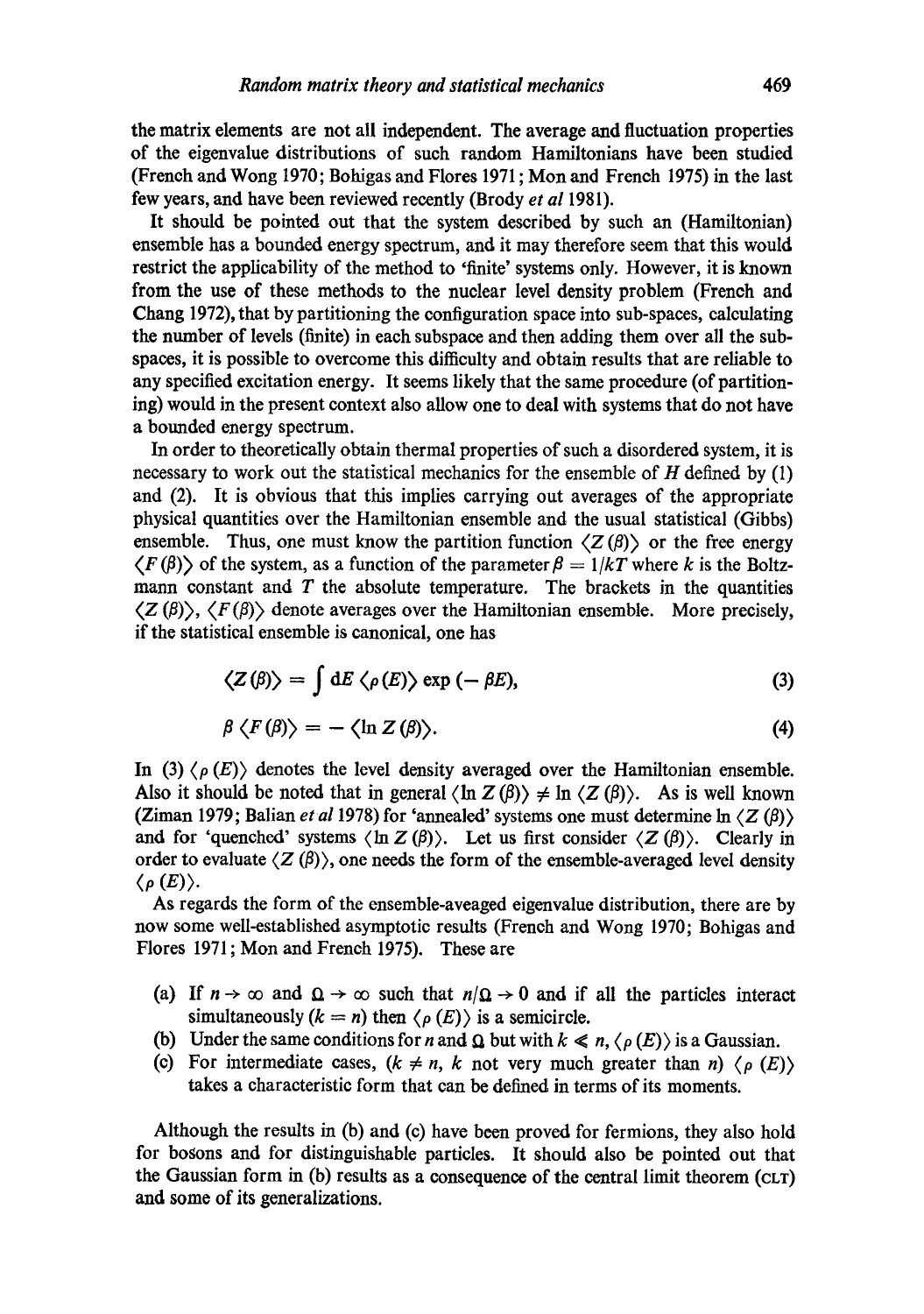# 470 *Jitendra C Parikh*

For many physical situations, the conditions described in (b) seem to be fulfilled *i.e.* the system has a very large number of particles, it is dilute  $(n/\Omega \rightarrow 0)$  and the interactions are always of low particle rank, like one-body and two-body. Thus in all such cases one knows  $\langle \rho(E) \rangle$  and it should, in principle, be possible to determine  $(Z(\beta))$  (In  $(Z(\beta))$ ) and obtain the thermal properties of the system. It should be pointed out that only the (global) average property of the eigenvalue distribution  $({\langle \rho(E) \rangle})$  determines the thermal properties of an 'annealed' system. The local fluctuation properties of the ensemble are of no consequence for this purpose.

Let us now consider a 'quenched' system. For this purpose one expands for each Hamiltonian in the ensemble the level density  $p(E)$  and the partition function  $Z(\beta)$ about their respective ensemble averages

*i.e.* 

$$
\rho(E) = \langle \rho(E) \rangle + \delta \rho(E) \tag{5}
$$

$$
Z(\beta) = \langle Z(\beta) \rangle + \delta Z(\beta), \tag{6}
$$

where  $\langle Z(\beta)\rangle$  is defined in (3),

 $\langle \rho(E) \rangle$  and  $\langle Z(\beta) \rangle$ ,

and 
$$
\delta Z(\beta) = \int dE \, \delta \rho(E) \exp(-\beta E). \tag{7}
$$

Note that  $\langle \delta Z(\beta) \rangle = 0$  since by definition  $\langle \delta \rho(E) \rangle = 0$ . Taking the ensemble average of  $\ln Z(\beta)$  one gets

$$
\langle \ln Z(\beta) \rangle = \langle \ln [\langle Z(\beta) \rangle + \delta Z(\beta)] \rangle,
$$
  
= ln \langle Z(\beta) \rangle + \langle \ln \left( 1 + \frac{\delta Z(\beta)}{\langle Z(\beta) \rangle} \right) \rangle. (8)

In the second term on the right side the function

$$
\ln\left(1+\frac{\delta Z(\beta)}{\langle Z(\beta)\rangle}\right)
$$

can be expanded in a series provided  $\left|\frac{\delta Z(\beta)}{\langle Z(\beta)\rangle}\right|$  < 1. Clearly, this requires that for each Hamiltonian in the ensemble, the contribution to the partition function coming from  $\delta \rho$  (E) (equation (5)) should be quite small compared to that from the ensemble-averaged level density  $\langle \rho(E) \rangle$ . Assuming this to be the case one obtains (with  $\langle \delta Z(\beta) \rangle = 0$ ).

$$
\langle \ln Z(\beta) \rangle = \ln \langle Z(\beta) \rangle - \frac{1}{2} \frac{\langle [\delta Z(\beta)]^2 \rangle}{\langle Z(\beta) \rangle^2} + \frac{1}{3} \frac{\langle [\delta Z(\beta)]^3 \rangle}{\langle Z(\beta) \rangle^3} + \dots \qquad (9)
$$

It is easy to show that  $\langle [\delta Z(\beta)]^2 \rangle$  is given by

$$
\langle [\delta Z(\beta)]^2 \rangle = \int dE_1 \int dE_2 \langle \delta \rho(E_1) \delta \rho(E_2) \rangle \exp \left[ -\beta(E_1 + E_2) \right], \quad (10)
$$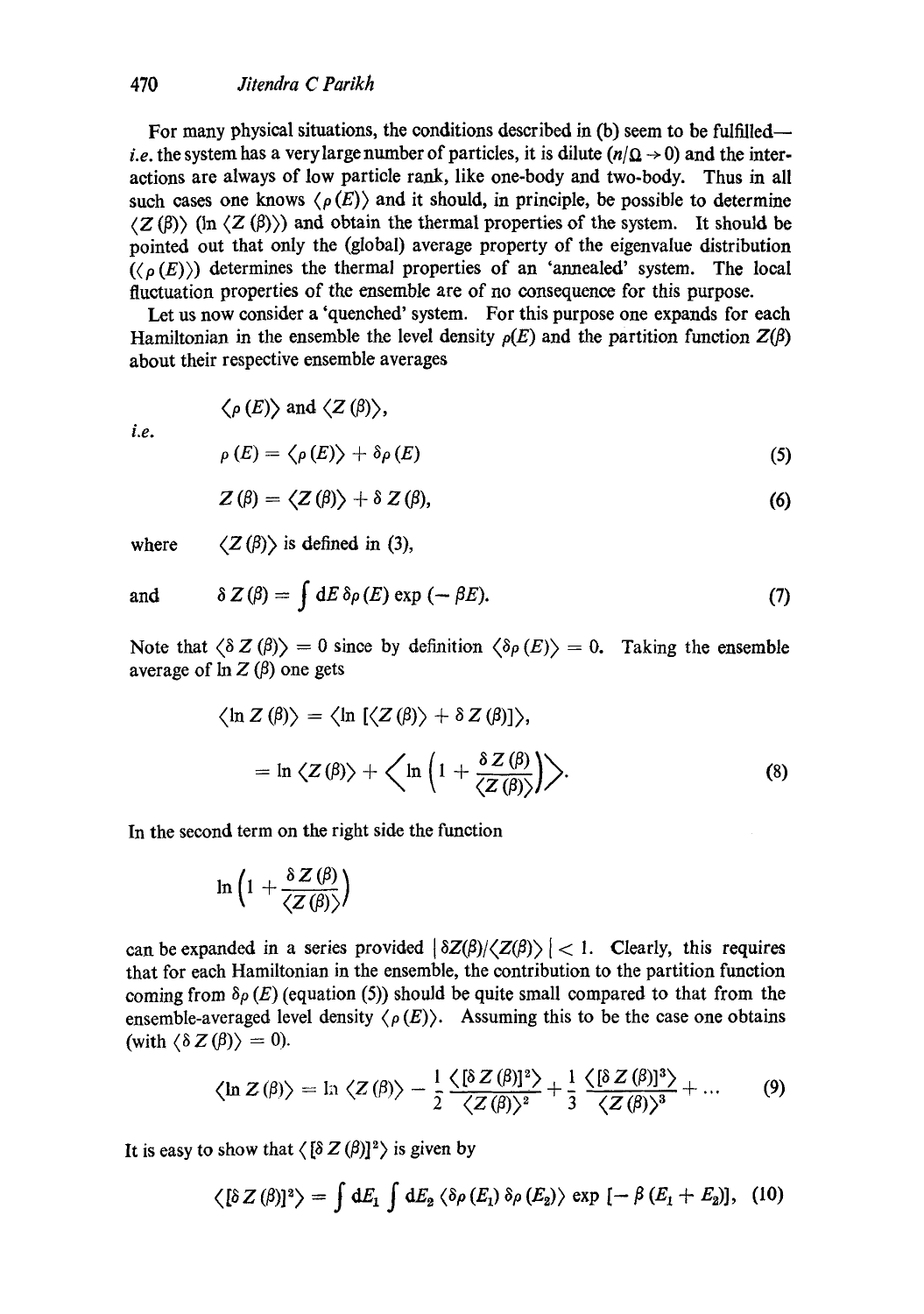where 
$$
\langle \delta \rho(E_1) \delta \rho(E_2) \rangle = \langle \rho(E_1) \rho(E_2) \rangle - \langle \rho(E_1) \rangle \langle \rho(E_2) \rangle \equiv S^{\rho}(E_1, E_2). \quad (11)
$$

 $S^{\rho}$  ( $E_1, E_2$ ) is the two-point function (Brody *et al* 1981). The higher order terms  $\langle [\delta Z(\beta)]^k \rangle$  are similarly related to the k-point function  $S^{\rho}(E_1, E_2, ... E_k)$ . These k-point functions for the three-standard ensembles (Mehta 1967) have been evaluated by Dyson (Dyson 1970; Mehta 1971). Thus, at least in principle one can evaluate the various terms in (9). If it turns out (as in the ease of nuclear spectra (Brody *et al*  1981)), that the most interesting fluctuation measures depend only on the density  $\langle \rho(E) \rangle$  and the two-point function  $S^{\rho}(E_1, E_2)$ , then the task is much simpler.

It is clear from this development that the fluctuation properties of the energy spectra are essential in the description of the thermal properties of quenched systems. This was not the case for annealed systems.

As mentioned earlier, two very simple systems are studied next to illustrate some of these ideas.

#### **3. Non-interacting particles with random energies**

Consider a system of *n* distinguishable non-interacting particles distributed in  $\Omega$ single particle states, and let  $\epsilon_i$  (i = 1...n) be the energy (random) of the *i*th particle.  $\epsilon_i$ 's are then random variables, which are assumed to be distributed identically and independently according to some probability function  $p(\epsilon_i)$ , with (say) mean  $\bar{e}$  and variance  $v^2$ . The total energy  $E = \sum \epsilon_i$  is also a random variable, having (due to CLT) a Gaussian distribution asymptotically  $(n \to \infty)$ . If  $\langle \rho(E) \rangle$  is not exactly a Gaussian but close to it then one can expand it about a Gaussian. The complete expansion (Cramer 1946) in terms of the variable  $x = (E - \overline{E})/\sigma$ , where  $\overline{E}$  and  $\sigma^2$  are respectively the eentroid and the variance of the distribution, is

$$
\langle \rho(x) \rangle = \frac{d(n)}{\sqrt{2\pi}} \exp(-x^2/2) \left[ 1 + \sum_{p=3}^{\infty} (h_p/p!) H_p(x) \right].
$$
 (12)

Here  $H_p$  is Hermite polynomial of order p and the coefficients  $h_p$  can be expressed in terms of the normalized cumulants  $K_p$ . Writing the lowest few terms explicitly one has

$$
\langle \rho(x) \rangle = \frac{d(n)}{\sqrt{2\pi}} \exp(-x^2/2) \left[ 1 + \frac{K_3}{3!} (x^3 - 3x) + \frac{K_4}{4!} (x^4 - 6x^2 + 3) + \dots \right]
$$

Note that in the present case  $\overline{E} = n\overline{e}$ ,  $\sigma^2 = nv^2$ ,  $d(n) = \mathbf{\Omega}^n$ , and  $K_3$  and  $K_4$  are respectively the skewness and the excess parameters for the  $n$  particle distribution. It should be noted that  $K_3 \sim (n)^{-1/2}$  and  $K_4 \sim (n)^{-1}$ .

A number of general remarks need to be made about the series expansion (equation (12)) of the density in terms of the moments (eumulants). From formal considerations alone, such an expansion is meaningful if the series converges and also if the density is uniquely determined by its moments. The question of real interest to us however is to examine whether a severely truncated series involving only the lowest few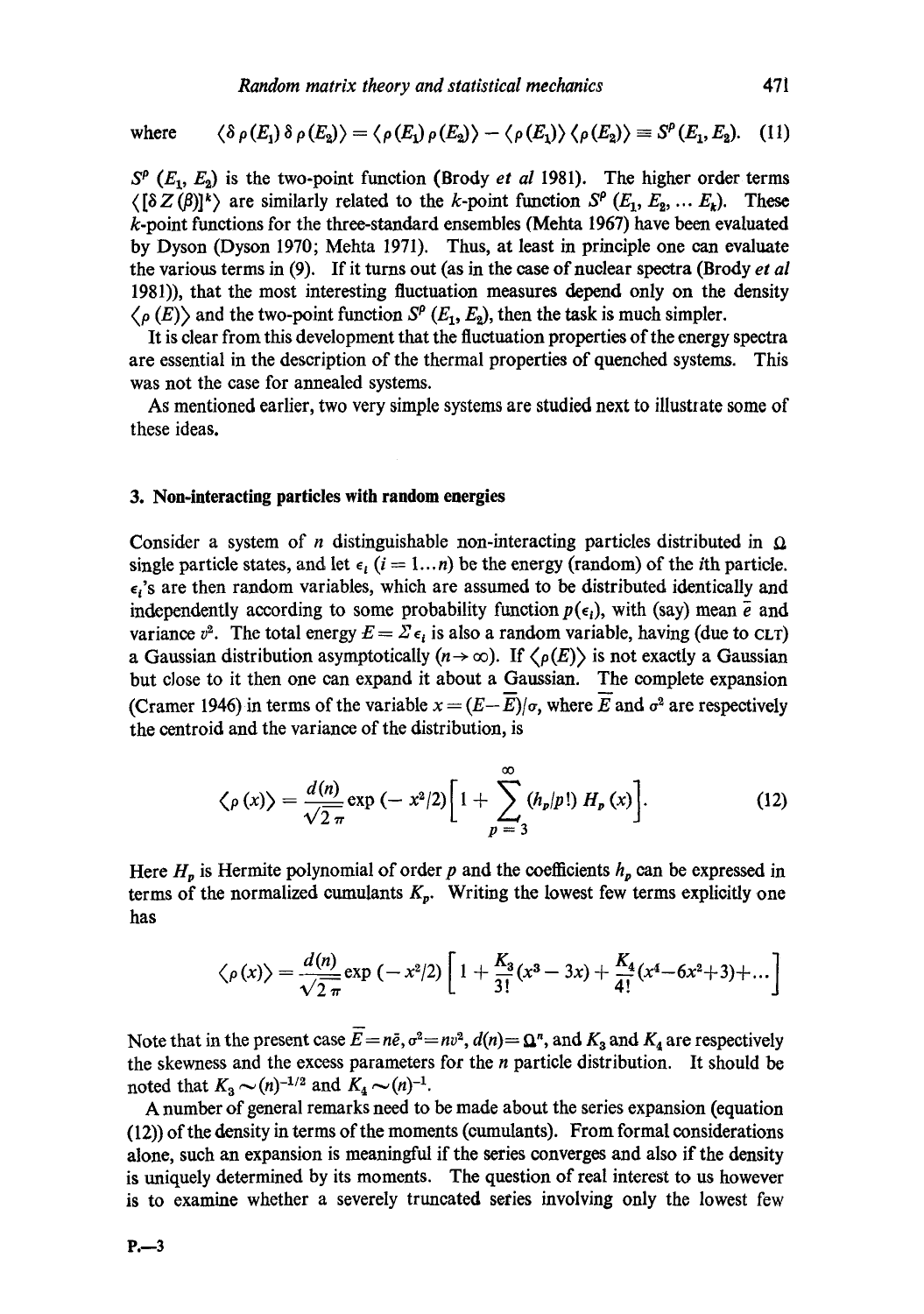cumulants, can provide a satisfactory approximation to the level density, so far as the thermal properties are concerned. It must be stressed that using only a few terms in the series may cause serious problems such as (i) the density function may become negative for some values of the argument near the tails of the distribution and (ii) inclusion of more terms in the expansion may not lead to an improvement in the approximation to the density. Although these disadvantages exist, the great usefulness of the expansion (if used with caution) is in providing a direct link between spectral properties and thermal properties of a system.

If one retains only the first term in the expansion of  $\langle \rho(x) \rangle$  while evaluating  $\langle Z(\beta)\rangle$  (equation (3)), one obtains

$$
\langle Z(\beta)\rangle = d(n) \exp\left(\frac{nv^2 \beta^2}{2} - n\tilde{e} \beta\right).
$$

Furthermore, it is obvious and also easy to show in this ease that the free energy,

$$
\langle F(\beta) \rangle \equiv -\frac{1}{\beta} \langle \ln Z(\beta) \rangle = -\frac{1}{\beta} \ln \langle Z(\beta) \rangle,
$$

and hence finds for  $\langle F(\beta) \rangle$ 

$$
\langle F(\beta) \rangle = -\frac{1}{\beta} \ln d(n) - \frac{1}{\beta} \left( \frac{n v^2 \beta^2}{2} - n \bar{e} \beta \right).
$$

From  $\langle F(\beta) \rangle$  one obtains the various thermodynamic properties.

$$
\text{Pressure:} \quad P = -\partial \langle F \rangle / \partial \Omega = nkT/\Omega. \tag{13}
$$

(14)

Equation of state:  $P_{\Omega} = nkT$ .

Internal energy: 
$$
U = \langle F \rangle - kT \left( \frac{\partial \langle F \rangle}{\partial (kT)} \right) = -\frac{nv^2}{kT} + n\tilde{e}.
$$
 (15)

Specific Heat at constant  $\Omega$ :  $C_{\Omega} = (\partial U/\partial T)_{\Omega} = nv^2/kT^2$ . (16)

$$
Enthalpy: \quad H = U + P \quad \Omega = -\frac{nv^2}{kT} + n\ddot{e} + nkT. \tag{17}
$$

$$
\text{Specific Heat at constant } P: \quad C_P = \frac{nv^2}{kT^2} + nk. \tag{18}
$$

$$
C_p - C_\Omega = n k. \tag{19}
$$

Note that the number of single particle states  $\Omega$  can be directly related to the volume, and hence (13), (14) and (19) correspond exactly to the results for a perfect monoatomic gas. The difference in results (equations (15)-(18)) between the system considered here and the perfect gas arises from the fact that, in contrast to the latter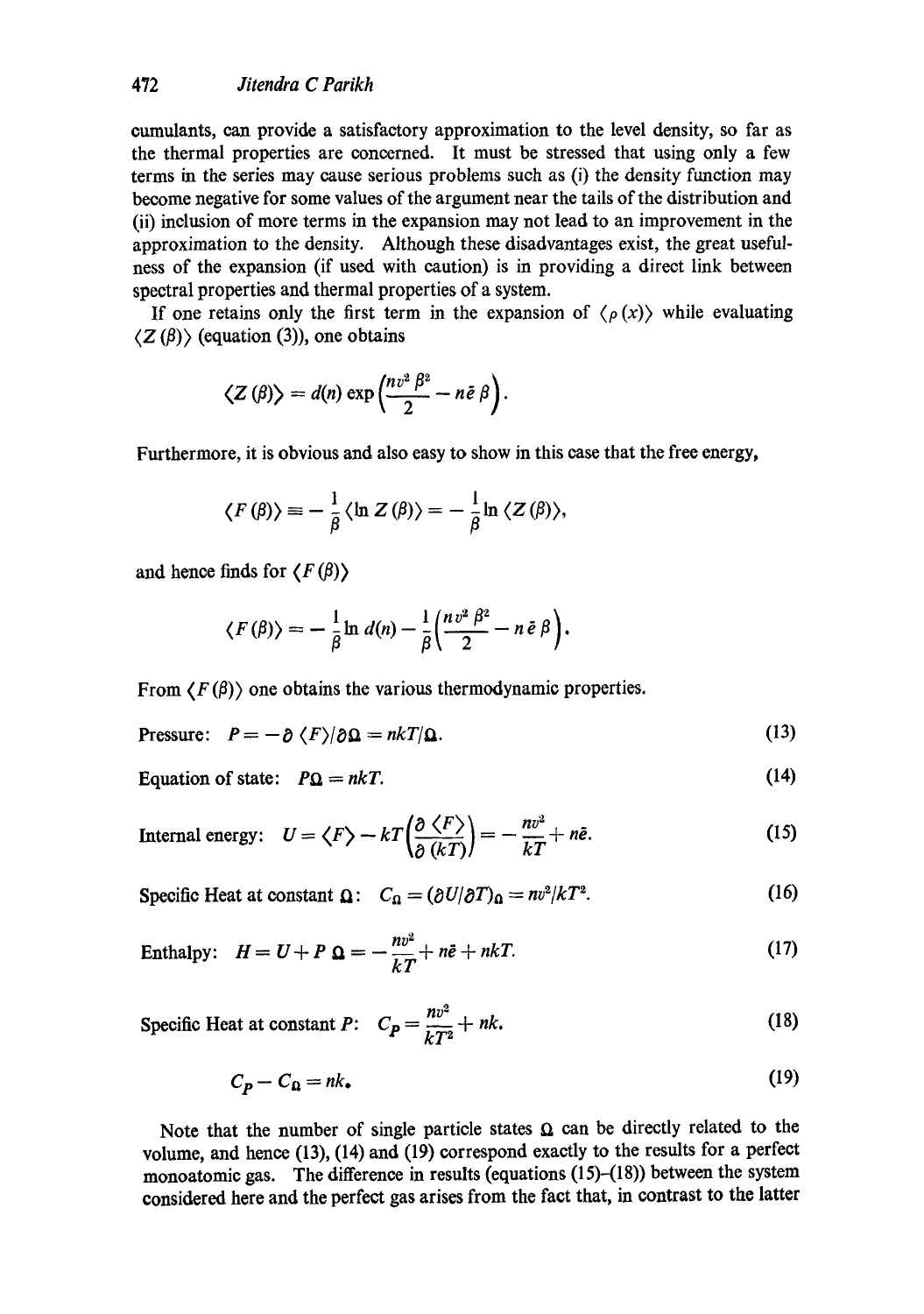system the former does not allow the energy  $\epsilon$  of a single particle to be infinite. It is also worthwhile to point out that the  $1/T^2$  dependence of  $C_{\Omega}$  is a consequence of the cumulants  $K_p$  ( $p > 2$ ) being zero for a Gaussian level density  $\langle \rho(E) \rangle$ . The higher cumulants would give a contribution proportional to  $T^{-p}$  ( $p > 2$ ) to  $C_{\Omega}$ .

It is clear (from this example) that a system having a Gaussian energy level density will not display any critical behaviour with temperature. The importance and outcome of including terms proportional to  $(n)^{-1/2}$ ,  $(n)^{-1}$  etc. in the expansion of  $\langle \rho(x) \rangle$  (equation (12)) will be discussed separately.

## **4. Ising interaction with infinite range**

Following Kac (1968), let us consider a model in which each spin interacts equally with all the other spins in the lattice. The Hamiltonian for a system of  $n$  spins is (Stanley 1971)

$$
H = -\frac{2J}{n} \sum_{i < j} s_i \, s_j,\tag{20}
$$

where each  $s_i = \pm 1$   $(i = 1, 2... n)$  and the strength  $J > 0$ . The partition function  $Z_n$  is

$$
Z_n = \sum_{s_1} \sum_{s_2} \dots \sum_{s_n} \exp(-\beta H). \tag{21}
$$

In order to evaluate  $Z_n$  let us introduce a new ' collective ' variable S, where

$$
S=\sum_{i=1}^n s_i.
$$

In terms of S one can write  $Z_n$  (by changing summation over the  $s_i$ 's to an integral over S), as

$$
Z_n = \int\limits_{-n}^{n} dS \, \rho(S) \exp \left[ -\beta \left( J - J S^2 / n \right) \right], \tag{22}
$$

where  $\rho$  (S) is the density of states for the *n* spins. As before, by applying CLT to the random variable S, one gets asymptotically a Gaussian form for  $\rho(S)$ . For finite  $n$  one has the expansion given in (12). If only the asymptotic (Gaussian) term is included in evaluating  $Z_n$ , one has (with  $\overline{S} = 0$  and  $\sigma^2(S) = S^2 - (\overline{S})^2 = n$ )

$$
Z_n = \frac{d(n) \exp{(-\beta J)}}{(2\pi\sigma^2)^{1/2}} \int_{-n}^{n} ds \exp{(Cs^2/n)},
$$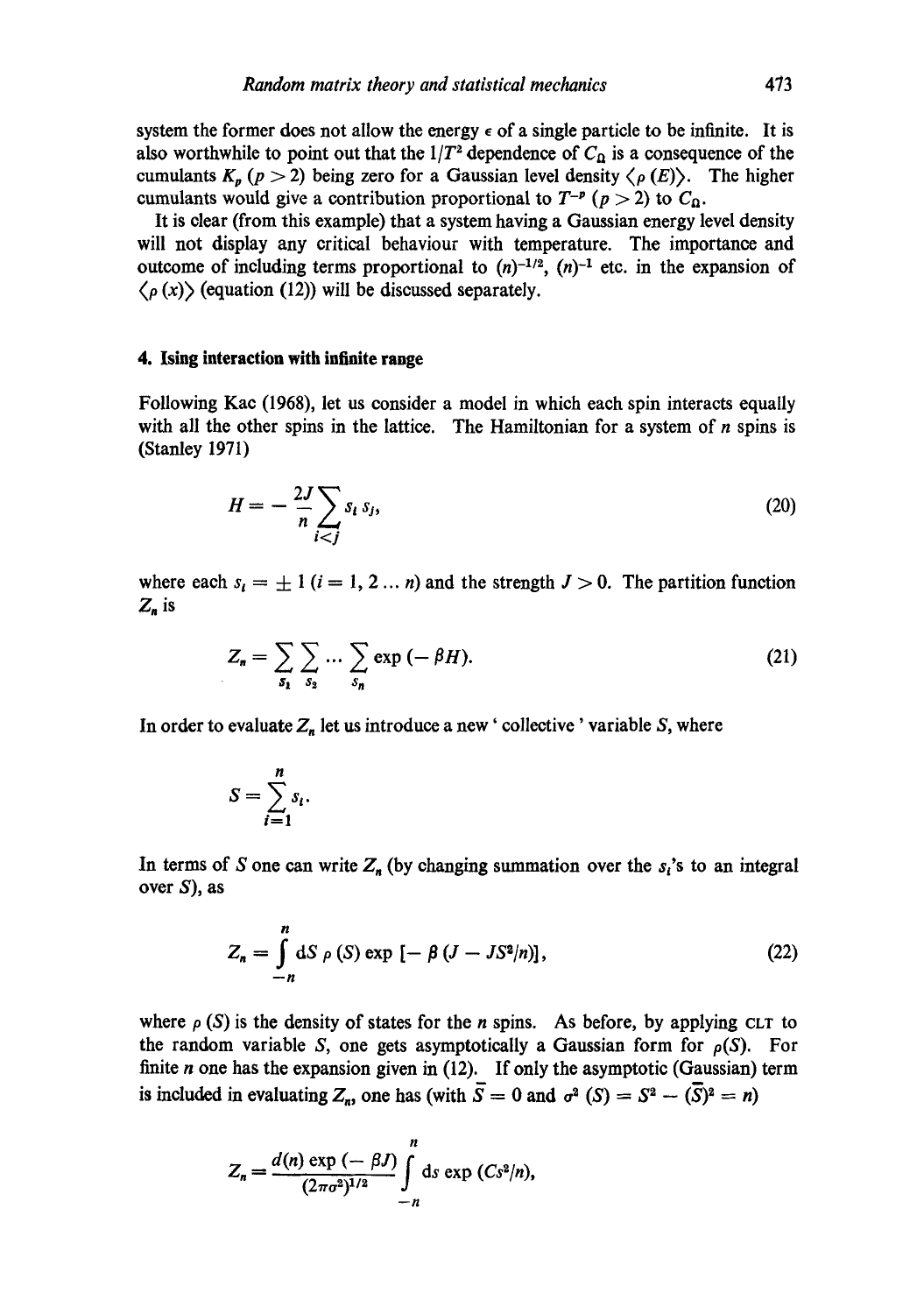where  $C = \beta J^{-1/2}$ . There are two distinct cases now depending upon whether  $C < 0$  or  $C > 0$ . In both the cases the integral  $Z_n$  can be evaluated exactly. Knowing  $Z_n$ , we evaluate  $\overline{g}$ , the free energy per spin, in the thermodynamic limit, which is defined as,

$$
\bar{g} = -kT \lim_{n \to \infty} \left[ \frac{1}{n} \ln Z_n \right].
$$
 (23)

It turns out that in the two cases

$$
\bar{g} = -kT \ln 2, \quad (C < 0), \tag{24}
$$

and  $g = -kT \ln 2 - kT \left( \frac{J}{kT} - \frac{1}{2} \right).$  (25)

 $\bar{g}$  thus has an additional contribution below a 'critical' temperature  $kT_c = 2J(C = 0)$ . It can also be verified that the spontaneous magnetization is zero for  $T \geq T_c$  and indeterminate for  $T = T_c$ . Furthermore, the specific heat  $C_v$  is zero for all T. It is clear therefore that the approximation used is unable to reproduce the results of mean field theory or the Kac model (Kae 1968; Stanley 1971). The problem is that one has introduced the asymptotic form  $(n \to \infty)$  for  $\rho(S)$  in the partition function, before taking the thermodynamic limit. To be consistent one ought to retain higher order terms in  $(n)^{-1}$  in  $\rho(x)$  (equation (12)) while evaluating  $Z_n$ , and then take the thermodynamic limit. It should be pointed out that the 'collective' variable S represents physically the spontaneous magnetization of the system and as mentioned earlier has asymptotically a Gaussian distribution with mean zero  $(\overline{S} = 0)$  and variance *n*. Therefore, for values of S close to the centroid  $\overline{S}=0$ , one is justified in retaining in the expansion of  $\rho(S)$  (about the asymptotic Gaussian form) terms involving only the lowest few eumulants. Such a truncation in the series should still be able to describe accurately the way in which the various thermodynamic quantities behave near  $T \nleq T_c$ . Keeping only the  $p = 3$  and 4 terms in the summation on the right side of (12) one obtains for  $Z_n$ 

$$
Z_n = \frac{d(n) \exp\left(-\beta J\right) \sqrt{n}}{\sqrt{2\pi}} \int_{-\sqrt{n}}^{\sqrt{n}} dy \exp\left(C y^2\right) \left[1 - \frac{1}{12n} (y^4 - 6y^2 + 3)\right]. \tag{26}
$$

Evaluating the integral by the saddle point method one finds the extrema at  $y_0 = 0$  and

$$
y_0^2 = (6C - 2) \pm (48nC^2 + 24C^2 + 4)^{1/2}/2C \tag{27}
$$

It is easy to see that for  $C < 0$ ,  $y_0 = 0$  gives the maximum and for  $C > 0$  the maximum is given by the larger root in (27). If C is vanishingly small  $(C \rightarrow 0^+)$  but  $nC$ is finite then (27) gives  $y_0^2 \approx 6nC$ . For the free energy per spin  $\overline{g}$ , one then obtains the same expression (equation (23)) when  $T > T_c$  but for  $T \rightarrow T_c^-$ 

$$
\bar{g} = -kT \ln 2 - kT \left[ \frac{3}{4} (2J/kT - 1)^2 \right]. \tag{28}
$$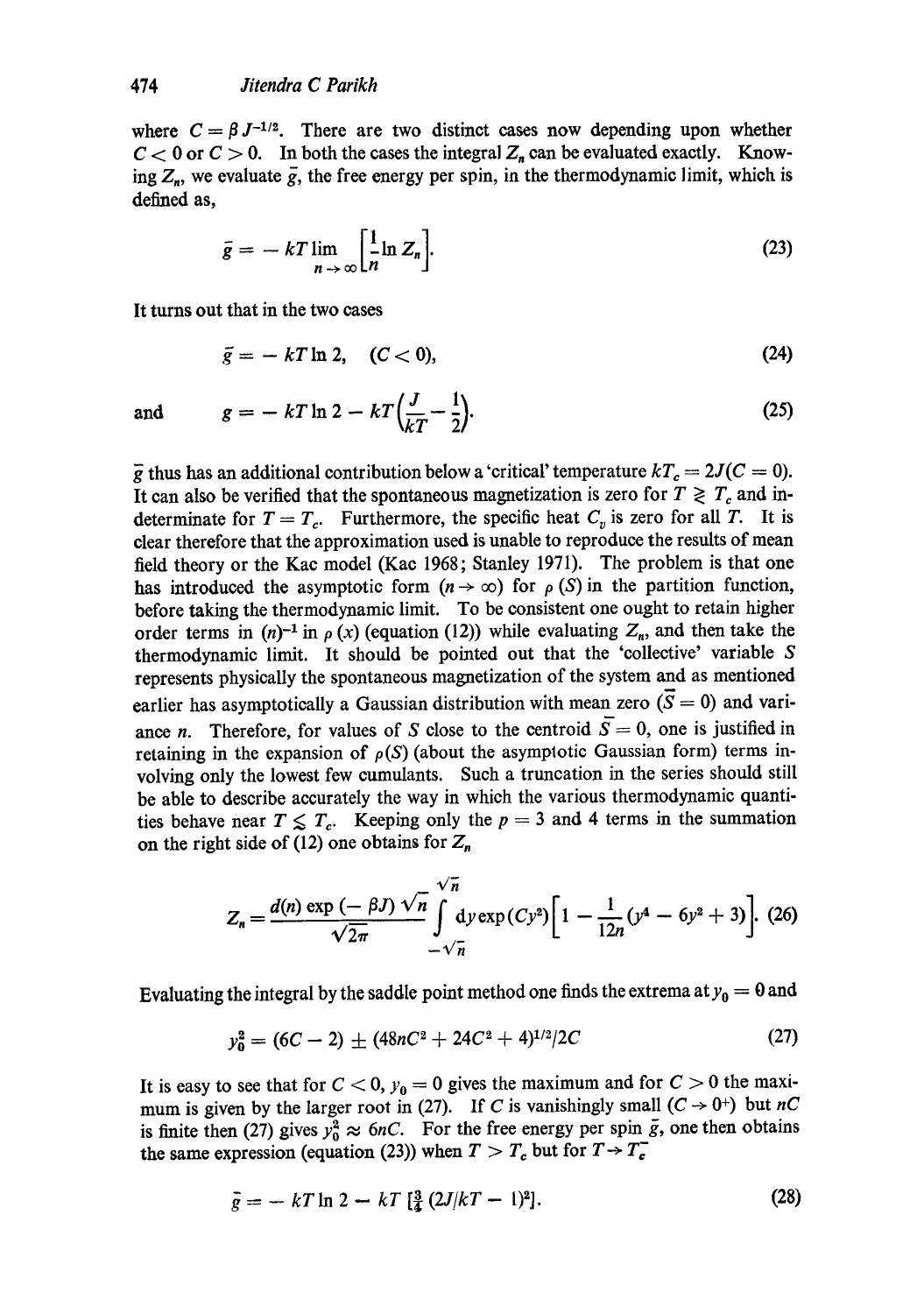This gives for the specific heat the result  $(C_v/n) \rightarrow (3/2)k$  as  $T \rightarrow T_c^-$ . Furthermore, the spontaneous magnetization  $\langle S \rangle/n$  goes to zero as  $T \rightarrow T_c^-$  according to  $\sqrt{3}$  (1 - *T*/*T*<sub>*s*</sub>)<sup>1/2</sup>. Thus, the improved expression for  $\rho(x)$  gives results in agreement with the Kae model.

Actually for this simple problem the density  $\rho(S)$  is exactly known. It is given by

$$
\rho(S) = \sum_{k=0}^{n} \delta (S + n - 2k) {n \choose k}.
$$
\n(29)

Making use of this density one gets for  $Z_n$  the expression

$$
Z_n = \frac{d(n) \exp(-\beta J) \sqrt{n}}{\sqrt{2\pi}} \int_{-\infty}^{\infty} dy \, {\rm exp} \, (-y^2/2) \cosh(2\beta J)^{1/2} y^2, \qquad (30)
$$

which is exactly the same as that obtained by Kac. The point therefore of carrying out a four moment expansion of the level density for this exactly solvable model is to demonstrate that it can describe crucial thermal properties of the system adequately near the critical temperature.

# **5. Summary and outlook**

A general statistical framework combining the usual statistical mechanics and the random matrix theory has been developed to describe disordered systems. It has been shown that, only the (Hamiltonian) ensemble-averaged level density determines the thermal properties of annealed systems whereas for the quenched systems both the average and the fluctuation properties of the spectra are important. The simple examples illustrate the use of some aspects of the moment method. The results show that a system having a Gaussian energy level density will never have any critical behaviour. The question as to what kinds of level densities lead to different types of phase transitions is an interesting one and is currently being studied. The most interesting ease of a quenched system, however, has not yet been studied using the new approaeh. Such systems are also currently under investigation. Obviously the crucial question at this stage is, whether by applying the present method to complex ordered and disordered systems, can one obtain known results in a simpler way or obtain new results and insights. As the method appears interesting and promising we intend pursuing it to study complex systems.

## **Acknowledgements**

The author would like to thank Dr K H Bhatt for discussions which have helped in clarifying many aspects of the work described in this paper, He is also thankful to Dr A Pandey for valuable suggestions regarding the study of quenched systems using correlation functions.